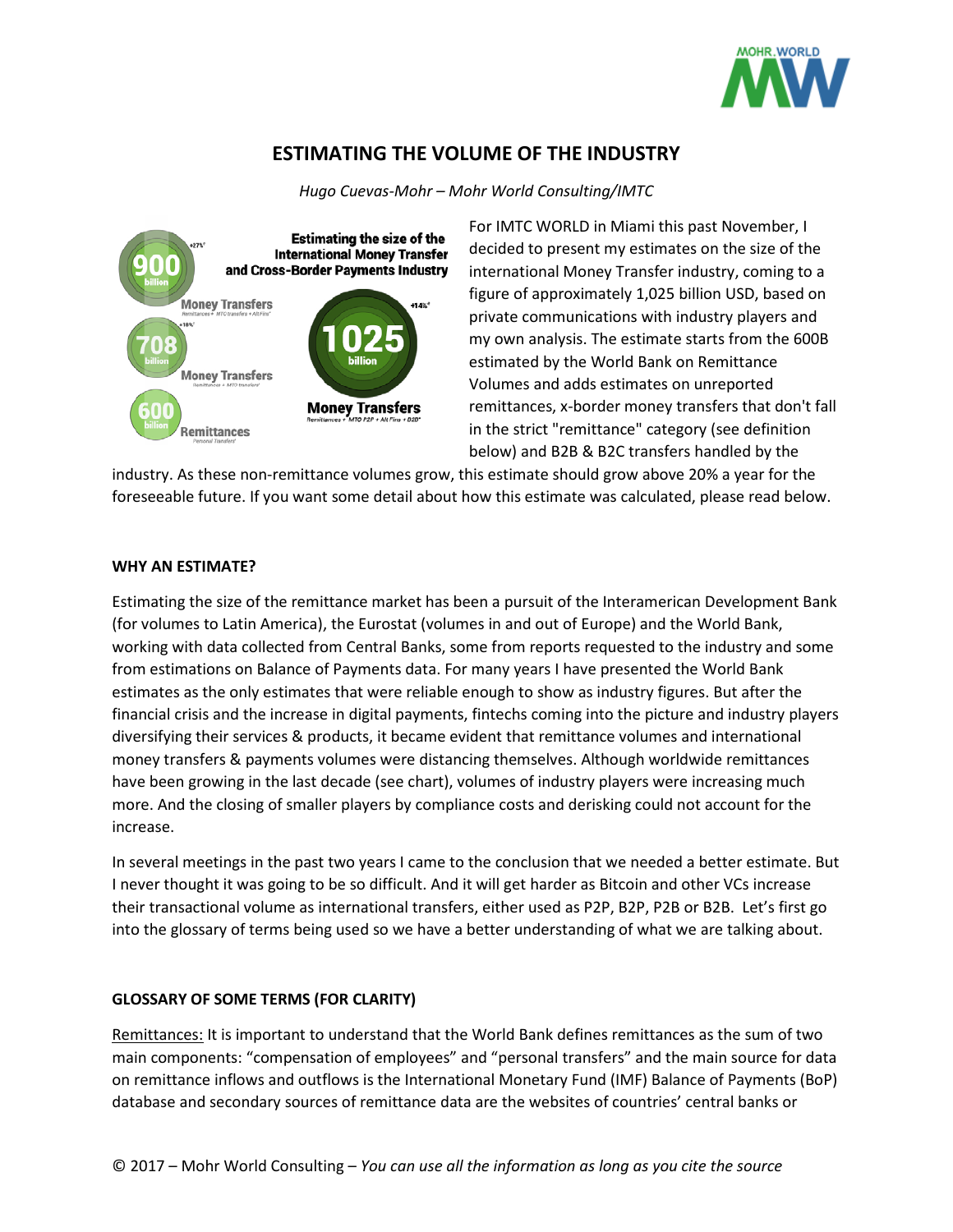

statistical offices. Most Central Banks are able to collect this information but there is significant heterogeneity in the quality of remittance data compilation across countries. Some countries collect it but do not publish it for many reasons, mostly political in nature.<sup>[1](#page-1-0)</sup>

The United States, as the number one remittances originator, makes an estimation of the volume that has been criticized and was part of a US Government Accountability Office (GAO) Report<sup>[2](#page-1-1)</sup> on 2016 that made evident the disagreement between GAO and Bureau of Economic Analysis (BEA) over US remittance data estimates.[3](#page-1-2)

The World Bank projected the worldwide volume of remittances for 2017 to reach 596 Billion<sup>[4](#page-1-3)</sup>. These "non-payment connected", free donations to family or friends, are remittances.

As part of remittance data, Compensation of Employees "*represents remuneration in return for the labor input to the production process contributed by an individual in an employer-employee relationship with the enterprise*." But the distinction between appears "compensation of employees" and "personal transfers" is believed to be entirely arbitrary, depending on country preference, convenience, and tax laws or data availability.<sup>[5](#page-1-4)</sup>

Airtime (top-ups) and Bill Payments: The Airtime industry which provides the ability of anyone to "topup" the prepaid account of almost any phone around the world has been linked to the international money transfer industry since its beginnings when calling cards were sold at all money transfer agents in the developed world. Estimates of the size of this market is around 20B per year<sup>6</sup>. The Bill Payment industry grew out of the Airtime industry, allowing anyone to pay a bill internationally, offline or online. Migrants in many countries increasingly use the service instead of sending funds to family members to pay for those bills. Are they remittances? Some purists might discuss if they are or not, since not all of those transactions are not-payment connected donations.

In-Kind Remittances<sup>2</sup>: Migrants have always sent packages home with goods and presents, instead of sending remittances, mostly during Holidays and special occasions. Some might travel with these goods and Christmas Season at the US-Mexico border is a spectacle of migrants going home with truckloads of goods & gifts. The estimate for Mexico on Cash taken & in-kind remittances are less than 2% or close to 0.5 Billion. Some countries think those volumes are negligible but bribed custom officials in many

<span id="page-1-0"></span><sup>&</sup>lt;sup>1</sup> The Migration and Development Brief 28 – October 2017 The World Bank Group – Knoma[d http://bit.ly/2kFTjnb](http://bit.ly/2kFTjnb) publishes an Appendix (pags. 33-35) with an analysis of the collection and estimation of remittance flows. <sup>2</sup> International Remittances: Actions Needed to Address Unreliable Official U.S. Estimate, Feb 2016 -

<span id="page-1-1"></span><http://bit.ly/2zjBKSw>

<span id="page-1-2"></span><sup>3</sup> From GAO's Report: "*GAO recommends that BEA conduct analyses to improve the reliability of its estimate and follow established policies for documenting its methods and analyses. BEA agreed to implement the recommendations but disagreed that its estimates are unreliable and not adequately documented. GAO disagrees and maintains that BEA's revised estimation model produces unreliable estimates and BEA could not provide adequate documentation of its methodology.* <http://bit.ly/2zjBKSw>

<span id="page-1-3"></span><sup>4</sup> Migration and Development Brief 28 – October 2017 The World Bank Group – Knomad<http://bit.ly/2kFTjnb>

<span id="page-1-4"></span><sup>&</sup>lt;sup>5</sup> Migration and Development Brief 28 – October 2017 The World Bank Group – Knomad<http://bit.ly/2kFTjnb>

<span id="page-1-5"></span><sup>6</sup> Juniper Research in a brief of its Mobile Remittances Study forecasts that the total number of mobile international airtime top up transactions will approach half a billion for the first time in 2018. <http://bit.ly/2BpTN8K>

<span id="page-1-6"></span><sup>7</sup> Remesas en especie in Spanish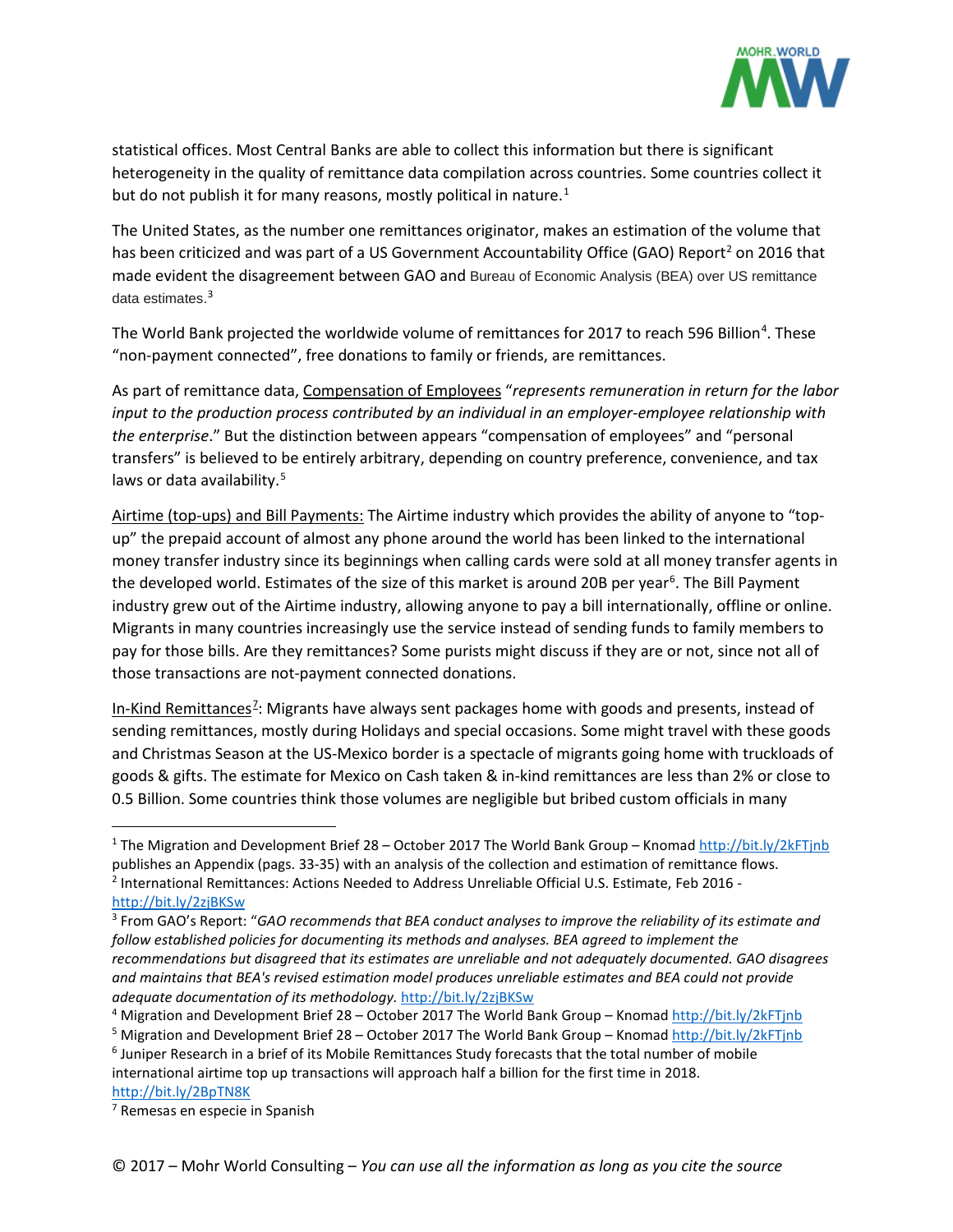

borders (and airports) know that this is not the case. Large number of "suitcases" are usually seen rushed-out of airports in Latin America (Guatemala, Salvador, Honduras, as an example).

Trade-Related transfers: Connected to these "in-kind transfers" are trade-related transfers which are happening with the increase amounts of packages sent by migrants to family members back home. Merchandise, instead of remittances, are sent to family members who become salesmen (door-to-door or street vendors) and continue their trade by sending money back to purchase more merchandise. These funds are handled by Money Transfer Companies as they are small and, if asked by regulatory requirements, they are declared as family support, never as a payment.

Hawala: Stigmatized for many years as the way for illegal funds to move across the world, Hawala has regained popularity with the increase use of Virtual Currencies. This informal money transfer system popular in the Middle East, North Africa, and South Asia that dates back to the Middle Ages is alive and as long as Hawalars are not handling "dirty money", local law enforcement let them provide their services, vital to many countries and towns. Hawala works by transferring value (money) without actually moving it. Is money transfer without money movement by "compensation" or "netting" funds on both sides of the transaction<sup>[8](#page-2-0)</sup>. Banks and licensed MTOs providing the same type of services (with the burden of compliance, locations, taxes, etc) have helped law enforcement on the control of Hawalars. But digital services have begun a reappearance of Hawala-type services were people or businesses in different sides of the world can settle without funds ever moving from one country to the other, but settled locally (see more below).

Derisking: Derisking, Unbanking or Refusal to Supply Banking Services, has been described by the World Bank and FATF as "a phenomenon of financial institutions terminating or restricting business relationships with clients or categories of clients to avoid, rather than manage, risk." This worldwide phenomenon has caused many money transfer companies to find new ways of managing funds outside the banking system or avoiding international wire transfers provided by banks. Reporting of flows, therefore might be jeopardized.

### **BUSINESS MODELS THAT AVOID THE BANKING SYSTEM**

These business models presented below are just a few that are being increasingly used by firms in the industry and are, in a way, modern hawala services:

1) Bitcoin Remittances: A money transfer agent in Seoul receives Korean Dollars from senders, buys bitcoin locally, transfers the bitcoins to a company in Manila who resells them locally for Filipino Pesos who in turn distributes the funds locally through mobile wallets or cash out stores. These unrecorded remittances are happening at an increase pace throughout the world. Read this article by Atanu Biswas & Bimal Roy<sup>[9](#page-2-1)</sup> and this one from Storifier  $10$ 

<span id="page-2-0"></span> <sup>8</sup> For more information on Hawala Systems read the classic US DOT & Interpol paper by Jost & Singh "The Hawala Alternative Remittance System and its Role in Money Laundering" <http://bit.ly/2CQmhZO> <sup>9</sup>Bitcoin, the new hawala – The Economic Times, June 2017- <http://bit.ly/2otciGC>

<span id="page-2-2"></span><span id="page-2-1"></span><sup>10</sup> Hawala vs. Bitcoin vs. Ripple - Principles and differences, Sept 2017 - Storifier:<http://bit.ly/2Cx7xhr>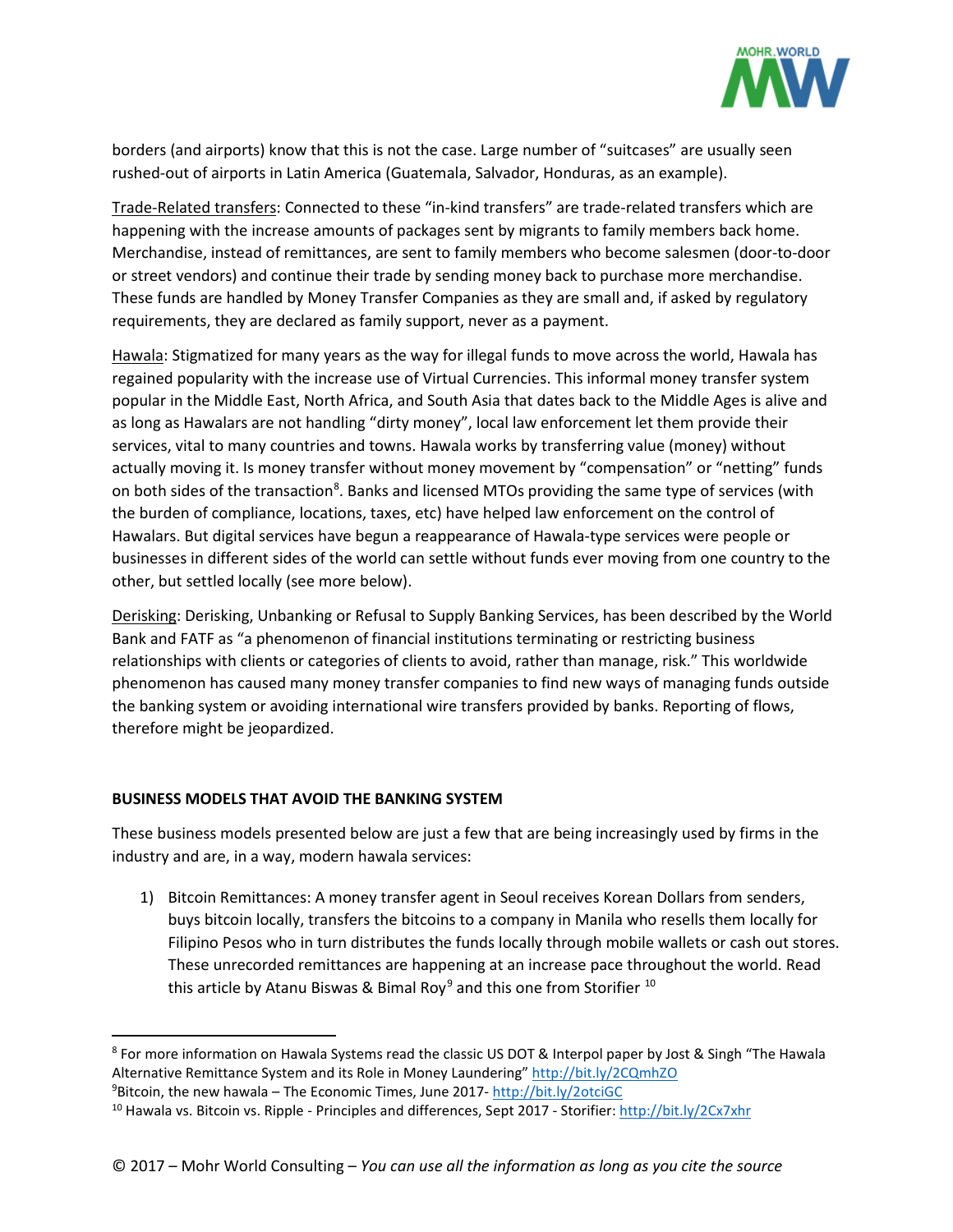

- 2) People-People Matching: A digital service in the US let's you place a buy or sell for funds in a certain country based on funds in the US. The service uses an escrow-type of service to secure the transaction in one or each of the ends and funds are never transferred internationally. Local Bitcoins, an internet service, matches people buying & selling VCs and the exchange of funds is done, locally or internationally.
- 3) People-Business Matching: Many small businesses, having economic activities in two countries match the flow of funds from needs of outflows & inflows at either end without the need to send international wires. Doleiro services using large amounts of cash in reais in Brazil, for example, have always found ways of using this cheap cash to pay international transfers, either remittances or business expenses.<sup>[11](#page-3-0)</sup>
- 4) Need-based Matching: A person sells its home in Caracas and needs the funds in USD. A person/business receives the funds and pays out remittances until the funds are used in its entirety in Venezuela and the recipient in the US collects those funds. These service is used in many countries were controls exist of exchange differential through formal methods are large.
- 5) Netting by MTOs: Derisking, the cost of international wires by banks, the increase in banking costs, restriction by banks on MSB Banking and restriction on international wires have led to an increase in services by aggregators, by foreign exchange firms settling domestically or finding ways to settle funds through third parties by "triangulation". Triangulation means in this context the netting between three parties (or more) instead of two.

### **THE ESTIMATE**



Step 1: Remittances: We begin by using the estimates of the World Bank Group & Knomad who projected the worldwide volume of remittances for 2017 to reach 596 Billion $12$ 

Step 2: I have estimated that on top of Remittances, an 18% should be added from unreported or underestimated remittances, the volume of Airtime (top-ups) and Bill Payments as well as small investments, sent by migrants through industry channels and that are not accounted for as they do not constitute remittances for certain central banks. This gives a total of 708 Billion USD

<span id="page-3-0"></span><sup>&</sup>lt;sup>11</sup>An Introduction to Understanding the "Gray Market Real Exchange" (GMRE) System in Brazil <http://bit.ly/imtcbrasil> - Hugo Cuevas-Mohr

<span id="page-3-1"></span><sup>&</sup>lt;sup>12</sup> Migration and Development Brief 28 – October 2017 The World Bank Group – Knomad<http://bit.ly/2kFTjnb>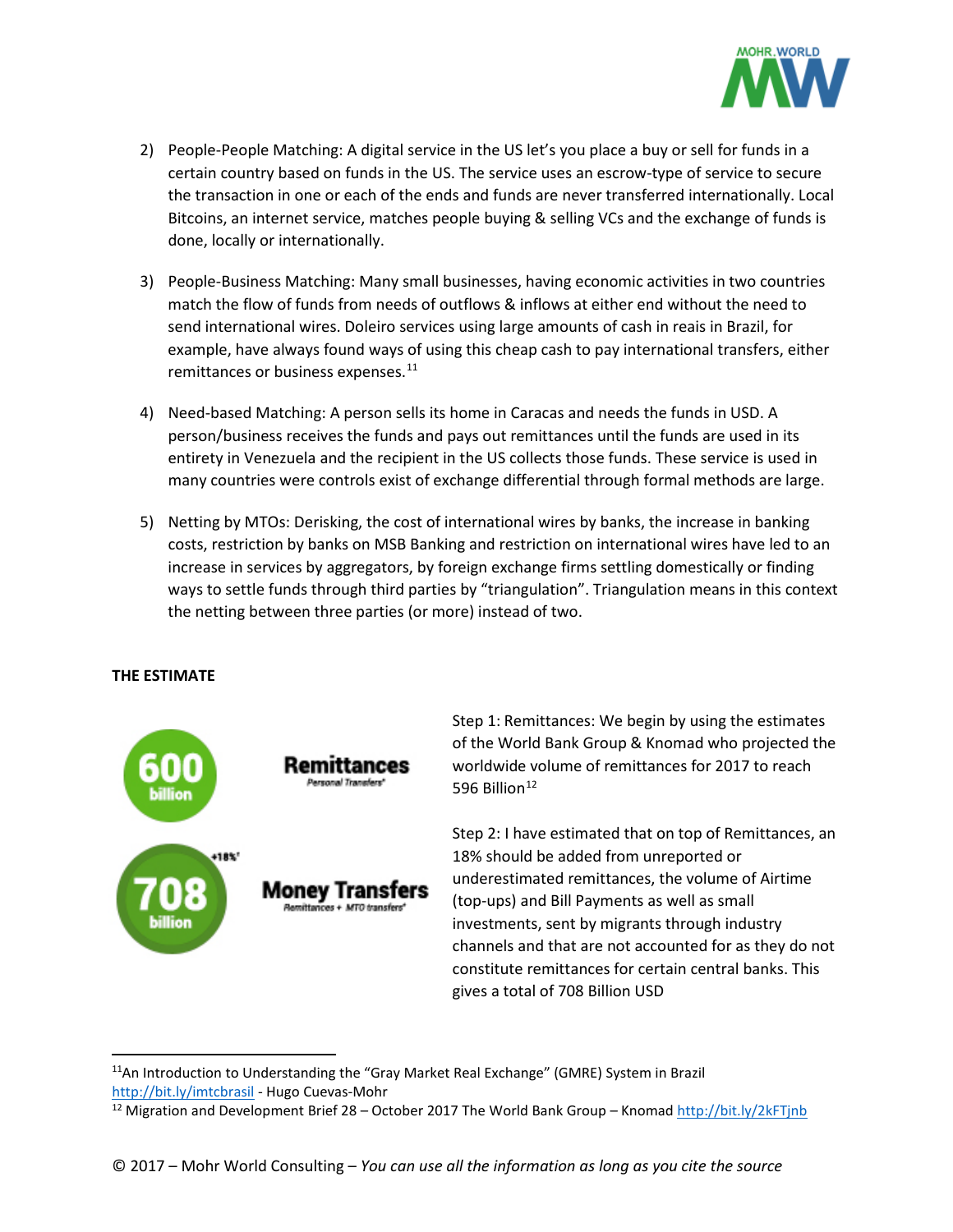

Step 3: I have estimated that on top of the 708B, a 27% should be added from the volume of international money transfers done using VCs, both for personal as well as business related transfers, netting by MTOs and traditional Hawala and modern Hawala services. Here we add the flow of international money transfers that are trade-related and that use the same existing remittance rails. This adds a total of 192 Billion USD for a total of 900 Billion. Some of my colleagues feel that I have



underestimated the volume of Hawala transfers and they might be right. I just hope that better estimates come forward approving or disapproving my estimates and moving this conversation forward. It will be extremely beneficial if these estimates are done in a country by country basis, with the knowledge of local markets by local or regional experts.

Step 4: Last but not least, I have estimated that on top of the 900B we need to add 14% for the B2B international money transfers that the industry is now increasingly managing, either by offering these services parallel to their remittance services, opening new companies serving business transfers as well as the new fintechs that are managing B2B both as regular FOREX services traditional do or by using VCs.

#### **FLOWS MOVING FROM BANKS TO MTOS**

Although Banks play a large role in the remittance industry mostly in the inflow or the payment of remittance orders (account deposits either received directly or through MTOs as well as cash pick up in branches or banking agents) they are dominant in non-remittance international transfers, especially in large volume transactions, as shown in the article entitled "Banks and Money Transfer: Sleeping Giants?" by industry analyst Yakov Kofner. Yakov states: "*So the banks […] are among the market leaders without even trying. How could that be? First, they are not serving exactly the same consumer segments as specialized remittance providers, and, second, they are doing just enough to keep customers from leaving.*" US large Bank clients send transactions averaging 8-10K while for traditional MTO clients the average is \$200-\$400 and 1-2K for digital MTOs while higher-end Forex firms average is 5-6K

It is a fact that online money transfer operators, who have been increasing the volume of international money transfers at a vast pace, believe that the users of their services come, to a large extent, from the banking sector. How many customers are moving from the brick & mortar space into the digital space and are using digital MTOs is a question that was debated in the past IMTC WORLD with very interesting points of view presented by the panelists. Unless some of these bank transfers in the different countries are counted in the remittance data, these volumes are not part of my estimates.